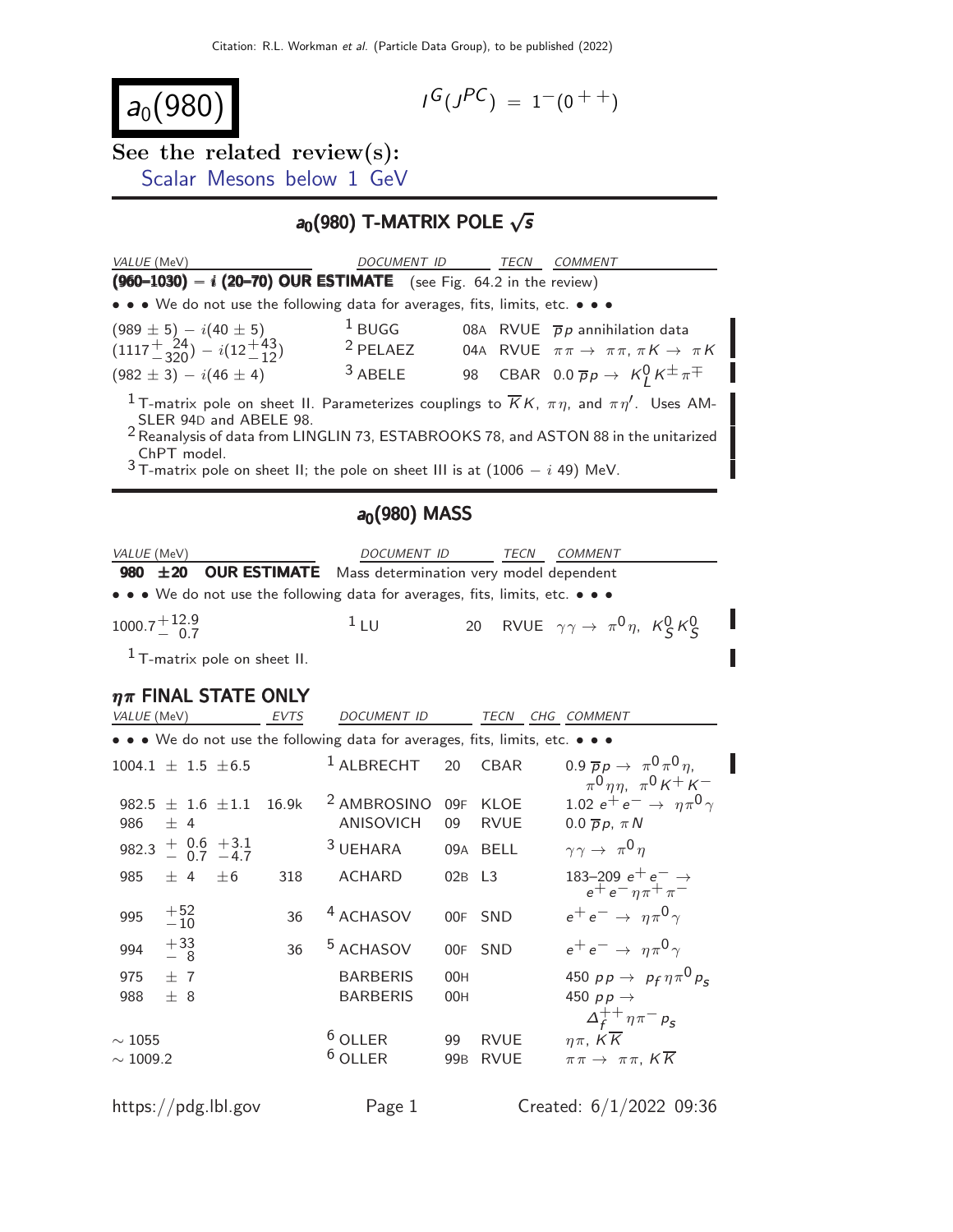| 993.1 $\pm$ 2.1 |          |                              |      | $7$ TEIGE                                  | 99                    | B852                                   | 18.3 $\pi^-$ p $\rightarrow$                                                                        |
|-----------------|----------|------------------------------|------|--------------------------------------------|-----------------------|----------------------------------------|-----------------------------------------------------------------------------------------------------|
| 988<br>987      | ± 6      |                              |      | <sup>6</sup> ANISOVICH<br><b>TORNQVIST</b> | 98 <sub>B</sub><br>96 | <b>RVUE</b><br><b>RVUE</b>             | $n\pi^+\pi^-$<br>Compilation<br>$\pi\pi \to \pi\pi$ , $K\overline{K}$ , $K\pi$ ,                    |
| 991             |          |                              |      | JANSSEN                                    | 95                    | <b>RVUE</b>                            | $\eta \pi$<br>$\eta \pi \to \eta \pi$ , $K \overline{K}$ , $K \pi$ ,<br>$\eta \pi$                  |
|                 |          | 984.45 $\pm$ 1.23 $\pm$ 0.34 |      | AMSLER                                     | 94C                   | <b>CBAR</b>                            | 0.0 $\overline{p}p \rightarrow \omega \eta \pi^0$                                                   |
| 982             | $±$ 2    |                              |      | <sup>8</sup> AMSLER                        | 92                    | CBAR                                   | 0.0 $\overline{p}p \rightarrow \eta \eta \pi^0$                                                     |
| 984             | ± 4      |                              | 1040 | <sup>8</sup> ARMSTRONG 91B                 |                       | $OMEG +$                               | 300 $pp \rightarrow$                                                                                |
|                 |          |                              |      |                                            |                       |                                        | $pp\eta\pi^+\pi^-$                                                                                  |
| 976             | ± 6      |                              |      | <b>ATKINSON</b>                            | 84E                   | OMEG $\pm$                             | 25-55 $\gamma p \rightarrow \eta \pi n$                                                             |
| 986             | ± 3      |                              | 500  | <sup>9</sup> EVANGELIS                     | 81                    | OMEG $\pm$                             | 12 $\pi^ p \rightarrow$                                                                             |
|                 |          |                              |      |                                            |                       |                                        | $n\pi^+\pi^-\pi^-$ p                                                                                |
| 990             | ±7       |                              | 145  | $9$ GURTU                                  | 79                    | HBC $\pm$                              | 4.2 $K^- p \rightarrow \Lambda \eta 2\pi$                                                           |
| 980             | $\pm 11$ |                              | 47   | CONFORTO                                   | 78                    | OSPK -                                 | 4.5 $\pi^-$ p $\to pX^-$                                                                            |
| 978             | ±16      |                              | 50   | <b>CORDEN</b>                              | 78                    | OMEG $\pm$                             | 12–15 $\pi^- p \to n\eta 2\pi$                                                                      |
| 977             | ±7       |                              |      | GRASSLER                                   | 77                    | <b>HBC</b><br>$\equiv$                 | 16 $\pi^{\mp} p \rightarrow p \eta 3\pi$                                                            |
| 989             | ± 4      |                              | 70   | <b>WELLS</b>                               | 75                    | <b>HBC</b><br>$\overline{\phantom{m}}$ | 3.1–6 $K^- p \rightarrow \Lambda \eta 2\pi$                                                         |
| 972             | $\pm 10$ |                              | 150  | <b>DEFOIX</b>                              | 72                    | <b>HBC</b><br>士                        | 0.7 $\overline{p}p \rightarrow 7\pi$                                                                |
| 970             | ±15      |                              | 20   | <b>BARNES</b>                              | 69 <sub>C</sub>       | <b>HBC</b><br>$\overline{\phantom{m}}$ | 4–5 $K^- p \rightarrow \Lambda \eta 2\pi$                                                           |
| 980             | ±10      |                              |      | CAMPBELL                                   | 69                    | <b>DBC</b><br>士                        | 2.7 $\pi^{+}$ d                                                                                     |
| 980             | $\pm 10$ |                              | 15   | <b>MILLER</b>                              | 69 <sub>B</sub>       | <b>HBC</b><br>$\overline{\phantom{m}}$ | 4.5 $K^- N \rightarrow \eta \pi \Lambda$                                                            |
| 980             | ±10      |                              | 30   | <b>AMMAR</b>                               | 68                    | <b>HBC</b><br>士                        | 5.5 $K^- p \rightarrow \Lambda \eta 2\pi$                                                           |
|                 |          |                              |      |                                            |                       |                                        | $^1$ T-matrix pole with 2 poles, 2 channels, pole mass on adjacent sheet 1002.4 $\pm$ 1.4 $\pm$ 6.6 |
| $\sim$ MeV.     |          |                              |      |                                            |                       |                                        |                                                                                                     |

 $^2$  MeV.<br> $^2$  Using the model of ACHASOV 89 and ACHASOV 03B.

 $^3$  From a fit with the S-wave amplitude including two interfering Breit-Wigners plus a background term.

4 Using the model of ACHASOV 89. Supersedes ACHASOV 98B.

5 Using the model of JAFFE 77. Supersedes ACHASOV 98B.

6 T-matrix pole.

<sup>7</sup> Breit-Wigner fit, average between  $a^{\pm}_{0}$  $\frac{\pm}{0}$  and  $a_0^0$  $_0^0$ . The fit favors a slightly heavier  $_a{\pm}$  $\overline{0}$ .

8 From a single Breit-Wigner fit.

 $^9$  From  $f_1(1285)$  decay.

## $K \overline{K}$  ONLY

| VALUE (MeV)                                                                   | <b>EVTS</b> | DOCUMENT ID         |    | TECN        | <b>COMMENT</b>                                                 |
|-------------------------------------------------------------------------------|-------------|---------------------|----|-------------|----------------------------------------------------------------|
| • • • We do not use the following data for averages, fits, limits, etc. • • • |             |                     |    |             |                                                                |
| 947.7 <sup>+</sup> $\frac{5.5}{5.0}$ ± 6.6                                    |             | $1$ AAIJ            |    |             | 19H LHCB $pp \rightarrow D^{\pm} X$                            |
| 925 $\pm$ 5 $\pm$ 8                                                           | 190k        | $2$ AAIJ            |    |             | 16N LHCB $D^0 \rightarrow K^0_S K^{\pm} \pi^{\mp}$             |
| $\sim 1053$                                                                   |             | $3$ OLLER           |    |             | 990 RVUE $\pi \pi \rightarrow \pi \pi$ , $K \overline{K}$      |
| 975 $\pm 15$                                                                  |             | <b>BERTIN</b>       |    |             | 98B OBLX $0.0 \overline{p}p \rightarrow K^{\pm}K_{s}\pi^{\mp}$ |
| 970 $\pm 10$                                                                  | 316         | <b>DEBILLY</b>      |    |             | 80 HBC 1.2-2 $\bar{p}p \to f_1(1285)\omega$                    |
| 1016 $\pm 10$                                                                 | 100         | <sup>4</sup> ASTIER |    | 67 HBC      | $0.0 \overline{p}p$                                            |
| $1003.3 \pm 7.0$                                                              | 143         | $5,6$ ROSENFELD     | 65 | <b>RVUE</b> |                                                                |

 $^1$  From the $D^\pm \, \rightarrow \, \, \kappa^\pm \, \kappa^+ \, \kappa^-$  Dalitz plot fit with the Triple-M amplitude in the multi-

meson model of AOUDE 18.<br><sup>2</sup> Using a two-channel resonance parametrization with couplings fixed to ABELE 98.

3 T-matrix pole.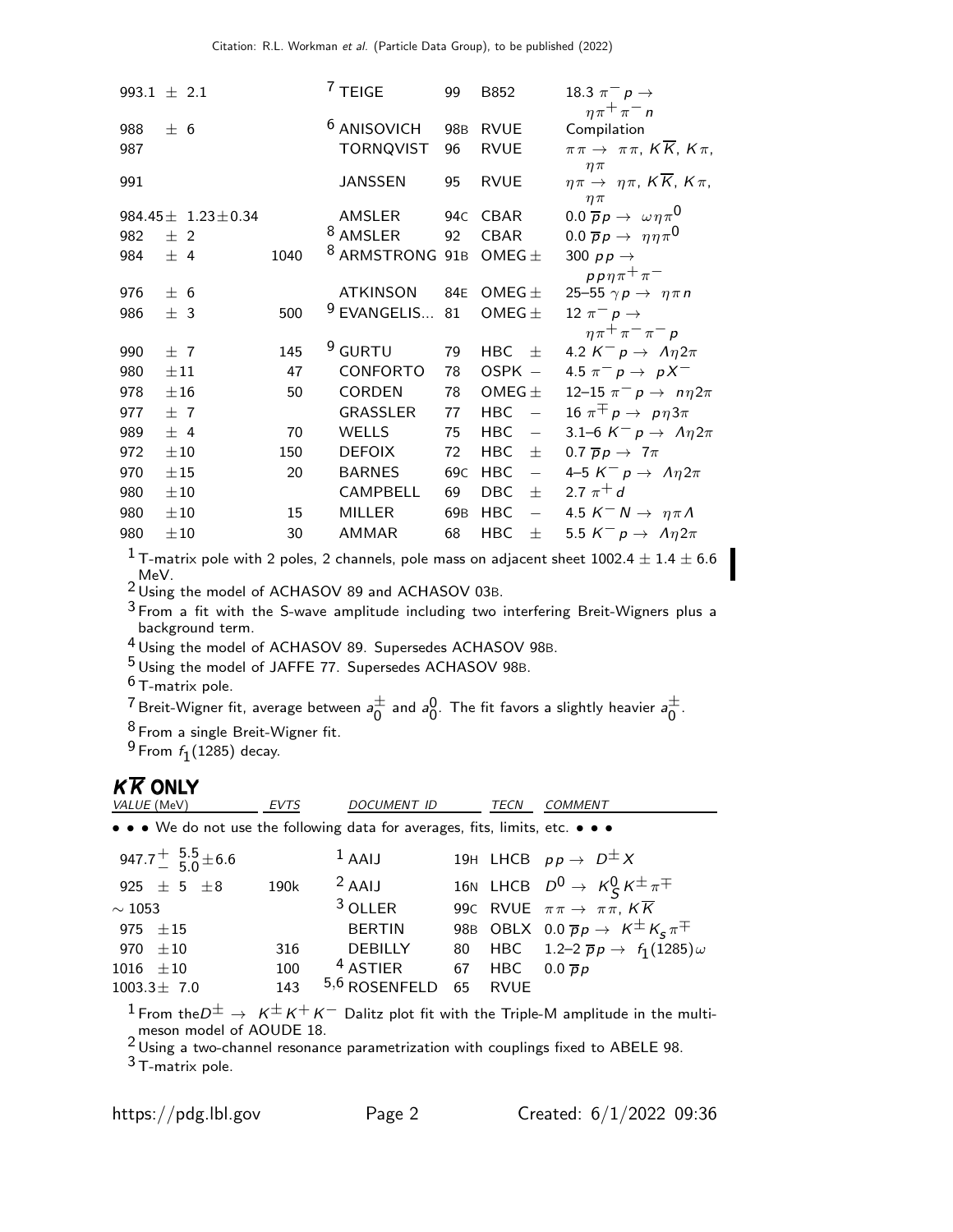$\frac{4}{5}$  ASTIER 67 includes data of BARLOW 67, CONFORTO 67, ARMENTEROS 65.

 $^5$  Note on  $J^P$ . Main argument for  $0^+$  is small  $Q$  value. Isotropy of decay distribution in  $\overline{p}p$  at rest proves nothing. See discussion by Rosenfeld (Oxford) and Butterworth (Heidelberg).

 $6$  Plus systematic errors.

| $a_0(980)$ WIDTH              |                          |                             |      |  |                                                                               |                             |                                             |                                                                                                                                             |
|-------------------------------|--------------------------|-----------------------------|------|--|-------------------------------------------------------------------------------|-----------------------------|---------------------------------------------|---------------------------------------------------------------------------------------------------------------------------------------------|
| VALUE (MeV)                   |                          |                             | EVTS |  | DOCUMENT ID TECN CHG COMMENT                                                  |                             |                                             |                                                                                                                                             |
| 50                            |                          |                             |      |  | in $\eta \pi$ is about 60 MeV, but decay width can be much larger.            |                             |                                             | to 100 OUR ESTIMATE Width determination very model dependent. Peak width                                                                    |
|                               |                          |                             |      |  | • • • We do not use the following data for averages, fits, limits, etc. • • • |                             |                                             |                                                                                                                                             |
|                               | 97.2 $\pm$ 1.9 $\pm$ 5.7 |                             |      |  | <sup>1</sup> ALBRECHT                                                         | 20                          | <b>CBAR</b>                                 | 0.9 $\bar{p}p \to \pi^0 \pi^0 \eta$ ,<br>$\pi^{0}\eta\eta$ , $\pi^{0}\kappa^{+}\kappa^{-}$                                                  |
|                               | 73.2 $+25.4$             |                             |      |  | 2LU                                                                           | 20                          | <b>RVUE</b>                                 | $\gamma \gamma \rightarrow \pi^0 \eta$ , $K_S^0 K_S^0$                                                                                      |
|                               | $75.6 \pm 1.6$           | $+17.4$<br>$-10.0$          |      |  | $3$ UEHARA                                                                    |                             | 09A BELL                                    | $\gamma \gamma \rightarrow \pi^0 \eta$                                                                                                      |
| 50                            | $\pm 13$                 | ± 4                         | 318  |  | <b>ACHARD</b>                                                                 | 02B L3                      |                                             | 183–209 $e^+e^- \rightarrow$<br>$e^+e^-\eta\pi^+\pi^-$                                                                                      |
| 72<br>61                      | ±16<br>±19               |                             |      |  | <b>BARBERIS</b><br><b>BARBERIS</b>                                            | 00H<br>00H                  |                                             | 450 $p p \to p_f \eta \pi^0 p_s$<br>450 $pp \rightarrow$<br>$\Delta_f^{++} \eta \pi^- p_s$                                                  |
| $\sim$ 42<br>$\sim 112$<br>71 | ±7                       |                             |      |  | $4$ OLLER<br><sup>4</sup> OLLER<br><b>TEIGE</b>                               | 99<br>99 <sub>B</sub><br>99 | <b>RVUE</b><br><b>RVUE</b><br>B852          | $\eta\pi$ , $K\overline{K}$<br>$\pi\pi \to \eta\pi$ , $K\overline{K}$<br>18.3 $\pi^-$ p $\rightarrow$                                       |
| 92<br>65<br>$\sim100$         | $\pm 20$<br>±10          |                             |      |  | <sup>4</sup> ANISOVICH<br><sup>5</sup> BERTIN<br><b>TORNQVIST</b>             | 96                          | 98B RVUE<br>98B OBLX ±<br><b>RVUE</b>       | $n\pi^+\pi^-$<br>Compilation<br>0.0 $\overline{p}p \rightarrow K^{\pm}K_{s}\pi^{\mp}$<br>$\pi\pi \to \pi\pi$ , $K\overline{K}$ , $K\pi$ ,   |
| 202                           |                          |                             |      |  | <b>JANSSEN</b>                                                                | 95                          | <b>RVUE</b>                                 | $\eta \pi$<br>$\eta \pi \to \eta \pi$ , $K \overline{K}$ , $K \pi$ ,                                                                        |
| 54<br>95                      | ±10<br>±14               | 54.12 $\pm$ 0.34 $\pm$ 0.12 | 1040 |  | AMSLER<br><sup>6</sup> AMSLER<br><sup>6</sup> ARMSTRONG 91B                   | 94c<br>92                   | <b>CBAR</b><br><b>CBAR</b><br>OMEG $\pm$    | $\eta \pi$<br>0.0 $\overline{p}p \rightarrow \omega \eta \pi^0$<br>0.0 $\overline{p}p \rightarrow \eta \eta \pi^0$<br>300 $p p \rightarrow$ |
| 62                            | ±15                      |                             | 500  |  | $7$ EVANGELIS 81                                                              |                             | OMEG $\pm$                                  | $pp\eta\pi^+\pi^-$<br>12 $\pi^-$ p $\rightarrow$                                                                                            |
| 60                            | ±20                      |                             | 145  |  | 7 GURTU                                                                       | 79                          | HBC<br>$\pm$                                | $\eta \pi^+ \pi^- \pi^- p$<br>4.2 $K^- p \rightarrow \Lambda \eta 2\pi$                                                                     |
| 60                            | $+50$<br>$-30$           |                             | 47   |  | CONFORTO                                                                      | 78                          | $OSPK -$                                    | 4.5 $\pi^ p \to pX^-$                                                                                                                       |
| 86.0                          | $+60.0$<br>$-50.0$       |                             | 50   |  | <b>CORDEN</b>                                                                 | 78                          | OMEG $\pm$                                  | 12–15 $\pi^- p \to n \eta 2\pi$                                                                                                             |
| 44<br>80                      | ±22<br>to 300            |                             |      |  | GRASSLER<br><sup>8</sup> FLATTE                                               | 77<br>76                    | $\overline{\phantom{0}}$<br>HBC<br>$RVUE -$ | 16 $\pi^{\mp} p \rightarrow p \eta 3\pi$<br>4.2 $K^- p \rightarrow \Lambda \eta 2\pi$                                                       |
| 16.0                          | $+25.0$<br>$-16.0$       |                             | 70   |  | <sup>9</sup> WELLS                                                            | 75                          | <b>HBC</b><br>$\equiv$                      | 3.1–6 $K^- p \rightarrow \Lambda \eta 2\pi$                                                                                                 |
| 30<br>40                      | ± 5<br>$\pm 15$          |                             | 150  |  | $10$ DEFOIX<br>CAMPBELL                                                       | 72<br>69                    | <b>HBC</b><br>土<br>$\pm$<br>DBC             | 0.7 $\overline{p}p \rightarrow 7\pi$<br>2.7 $\pi^{+}$ d                                                                                     |
| 60                            | $\pm 30$                 |                             | 15   |  | <b>MILLER</b>                                                                 |                             | $\equiv$<br>69B HBC                         | 4.5 $K^- N \rightarrow \eta \pi \Lambda$                                                                                                    |
| 80                            | $\pm 30$                 |                             | 30   |  | AMMAR                                                                         | 68                          | <b>HBC</b><br>士                             | 5.5 $K^- p \rightarrow \Lambda \eta 2\pi$                                                                                                   |
|                               |                          |                             |      |  |                                                                               |                             |                                             | $^1$ T-matrix pole with 2 poles, 2 channels, pole width on adjacent sheet 127.0 $\pm$ 2.3 $\pm$ 6.7                                         |

MeV.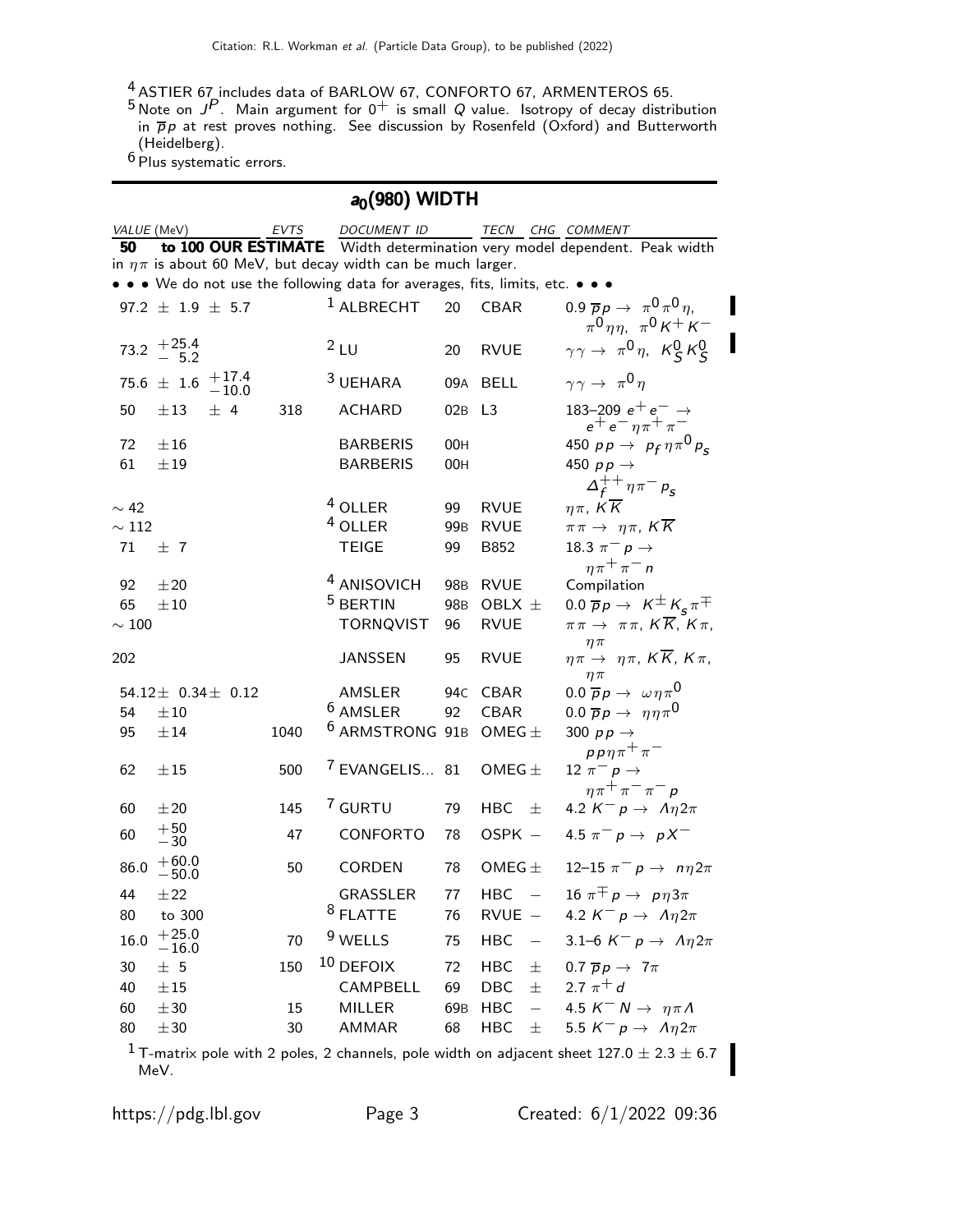- $\frac{2}{3}$  T-matrix pole on sheet II.
- $3$  From a fit with the S-wave amplitude including two interfering Breit-Wigners plus a

Π

- background term.<br>4 T-matrix pole.
- $\frac{5}{3}$  The  $\eta \pi$  width.
- $6$  From a single Breit-Wigner fit.
- $\frac{7}{9}$  From  $f_1(1285)$  decay.
- $\frac{8}{3}$ Using a two-channel resonance parametrization of GAY 76B data.
- $\frac{9}{10}$ Weak evidence only for  $a_0(980)^+$  production.

10 This number has very little meaning. Error is much too small. Vlada

#### $K \overline{K}$  ONLY

| <i>VALUE</i> (MeV)           | <b>EVTS</b> | DOCUMENT ID                                                                   | <b>TECN</b> | CHG | <i>COMMENT</i>                                                                 |
|------------------------------|-------------|-------------------------------------------------------------------------------|-------------|-----|--------------------------------------------------------------------------------|
|                              |             | • • • We do not use the following data for averages, fits, limits, etc. • • • |             |     |                                                                                |
| $\sim$ 48                    |             | $1$ OLLER                                                                     | 99C RVUE    |     | $\pi\pi\to \pi\pi$ , KK                                                        |
| $\sim$ 25                    | 100         | <sup>2</sup> ASTIER 67 HBC $\pm$                                              |             |     |                                                                                |
| $57 + 13$                    | 143         | <sup>3</sup> ROSENFELD 65 RVUE $\pm$                                          |             |     |                                                                                |
| $\frac{1}{3}$ T-matrix pole. |             |                                                                               |             |     |                                                                                |
|                              |             |                                                                               |             |     | <sup>2</sup> ASTIER 67 includes data of BARLOW 67, CONFORTO 67, ARMENTEROS 65. |

 $\frac{2}{3}$  Plus systematic errors.

|                        |                                                         | $a0(980)$ DECAY MODES                                                                    |                 |
|------------------------|---------------------------------------------------------|------------------------------------------------------------------------------------------|-----------------|
|                        | Mode                                                    | Fraction $(\Gamma_i/\Gamma)$                                                             |                 |
| $\Gamma_1$             | $\eta \pi$                                              | seen                                                                                     |                 |
| $\Gamma_2$             | $K\overline{K}$                                         | seen                                                                                     |                 |
| $\Gamma_3$             | $\eta' \pi$                                             | seen                                                                                     |                 |
| $\Gamma_4$             | $\rho \pi$                                              | not seen                                                                                 |                 |
| $\Gamma_5$             | $\begin{array}{c} \gamma\gamma \ e^+ \ e^- \end{array}$ | seen                                                                                     |                 |
| $\Gamma_6$             |                                                         |                                                                                          |                 |
|                        |                                                         | $a0$ (980) PARTIAL WIDTHS                                                                |                 |
| $\Gamma(\gamma\gamma)$ |                                                         |                                                                                          | $\mathsf{r}_5$  |
|                        | VALUE (keV)                                             | <b>DOCUMENT ID</b><br><b>TECN</b>                                                        |                 |
|                        |                                                         | • • • We do not use the following data for averages, fits, limits, etc. • • •            |                 |
|                        | $0.30 \pm 0.10$                                         | $1$ AMSLER<br>98<br><b>RVUE</b>                                                          |                 |
|                        |                                                         | <sup>1</sup> Using $\Gamma_{\gamma \gamma} B(a0(980) \to \eta \pi) = 0.24 \pm 0.08$ keV. |                 |
|                        |                                                         | $a_0(980) \Gamma(i) \Gamma(\gamma \gamma) / \Gamma(\text{total})$                        |                 |
|                        | $\Gamma(m_{\pi}) \vee \Gamma(m_{\pi})$ / $\Gamma$       |                                                                                          | <u>г. г. /г</u> |

| $\Gamma(\eta \pi) \times \Gamma(\gamma \gamma) / \Gamma_{\text{total}}$ |      |                                                                     |      | $\Gamma_1\Gamma_5/\Gamma$                                 |
|-------------------------------------------------------------------------|------|---------------------------------------------------------------------|------|-----------------------------------------------------------|
| <i>VALUE</i> (keV)                                                      | EVTS | <b>DOCUMENT ID</b>                                                  | TECN | <b>COMMENT</b>                                            |
| 0.21 $^{+0.08}_{-0.04}$ OUR AVERAGE                                     |      |                                                                     |      |                                                           |
| $0.128 + 0.003 + 0.502$<br>-0.002 -0.043                                |      | <sup>1</sup> UEHARA 09A BELL $\gamma \gamma \rightarrow \pi^0 \eta$ |      |                                                           |
| $0.28 \pm 0.04 \pm 0.10$                                                | 44   | <b>OEST</b>                                                         |      | 90 JADE $e^+e^- \to e^+e^- \pi^0 \eta$                    |
| $0.19 \pm 0.07 + 0.10$<br>-0.07                                         |      |                                                                     |      | ANTREASYAN 86 CBAL $e^+e^- \rightarrow e^+e^- \pi^0 \eta$ |

 $1$  From a fit with the S-wave amplitude including two interfering Breit-Wigners plus a background term.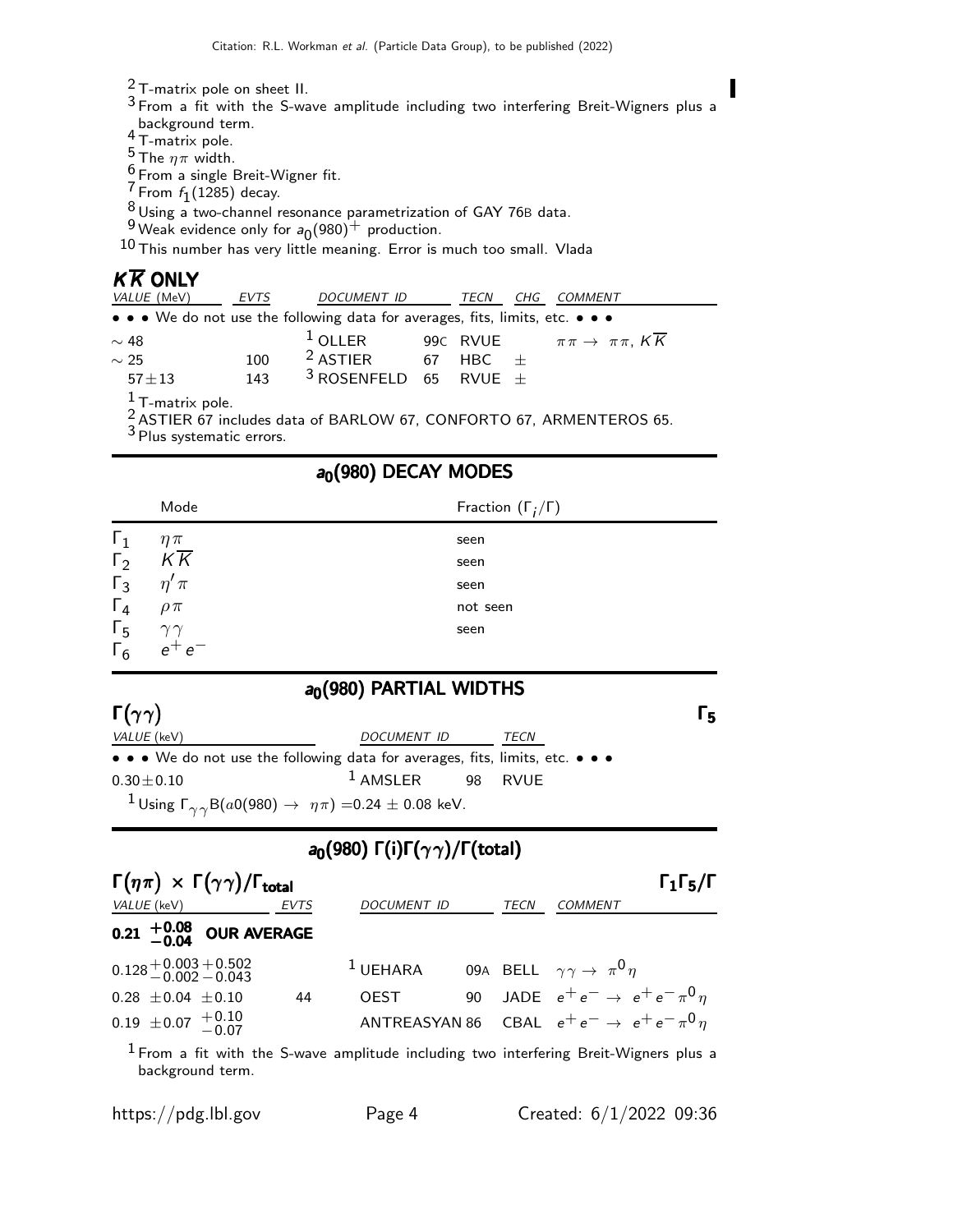| $\Gamma(\eta\pi) \times \Gamma(e^+e^-)/\Gamma_{\rm total}$ |        |                                                |      | $\Gamma_1\Gamma_6/\Gamma$ |  |  |  |  |
|------------------------------------------------------------|--------|------------------------------------------------|------|---------------------------|--|--|--|--|
| VALUE (eV)                                                 | $CL\%$ | DOCUMENT ID                                    | TECN | <i>COMMENT</i>            |  |  |  |  |
| $\langle 1.5$                                              | 90     | VOROBYEV 88 ND $e^+e^- \rightarrow \pi^0 \eta$ |      |                           |  |  |  |  |
| $\sim$ (000) DDANGUING DATION                              |        |                                                |      |                           |  |  |  |  |

#### $a_0(980)$  BRANCHING RATIOS

| $\Gamma(K\overline{K})/\Gamma(\eta\pi)$                                                                                                                                                                                                                                                                           |                                                                      |       |             |   | $\Gamma_2/\Gamma_1$                                                                                                    |  |  |  |  |
|-------------------------------------------------------------------------------------------------------------------------------------------------------------------------------------------------------------------------------------------------------------------------------------------------------------------|----------------------------------------------------------------------|-------|-------------|---|------------------------------------------------------------------------------------------------------------------------|--|--|--|--|
| <i>VALUE</i>                                                                                                                                                                                                                                                                                                      | <b>DOCUMENT ID</b>                                                   |       |             |   | TECN CHG COMMENT                                                                                                       |  |  |  |  |
|                                                                                                                                                                                                                                                                                                                   | $0.177 \pm 0.024$ OUR AVERAGE<br>Error includes scale factor of 1.2. |       |             |   |                                                                                                                        |  |  |  |  |
| $0.23 \pm 0.05$                                                                                                                                                                                                                                                                                                   | $1$ ABELE                                                            | 98    | CBAR        |   | $0.0 \overline{p}p \rightarrow K_1^0 K^{\pm} \pi^{\mp}$                                                                |  |  |  |  |
| $0.166 \pm 0.01 \pm 0.02$                                                                                                                                                                                                                                                                                         | <sup>2</sup> BARBERIS                                                |       | 98C OMEG    |   | 450 $p p \to p_f f_1(1285) p_s$                                                                                        |  |  |  |  |
| • • • We do not use the following data for averages, fits, limits, etc. • • •                                                                                                                                                                                                                                     |                                                                      |       |             |   |                                                                                                                        |  |  |  |  |
| $0.138 \pm 0.001 \pm 0.035$                                                                                                                                                                                                                                                                                       | <sup>3</sup> ALBRECHT                                                | 20    | <b>CBAR</b> |   | 0.9 $\bar{p}p \to \pi^0 \pi^0 \eta$ ,<br>$\pi^0 \eta \eta$ , $\pi^0 K^+ K^-$                                           |  |  |  |  |
| $1.20 \pm 0.15$                                                                                                                                                                                                                                                                                                   | <sup>4</sup> ANISOVICH                                               | 09    | <b>RVUE</b> |   | $0.0 \overline{p} p$ , $\pi N$                                                                                         |  |  |  |  |
| $1.05 \pm 0.07 \pm 0.05$                                                                                                                                                                                                                                                                                          | $^5$ BUGG                                                            |       | 08A RVUE 0  |   | $\overline{p}p \rightarrow \pi^0 \pi^0 \eta$                                                                           |  |  |  |  |
| $0.57 \pm 0.16$                                                                                                                                                                                                                                                                                                   | <sup>6</sup> BARGIOTTI                                               | 03    | <b>OBLX</b> |   | $\overline{p}p$                                                                                                        |  |  |  |  |
| $\sim 0.60$                                                                                                                                                                                                                                                                                                       | OLLER                                                                | 99B l | <b>RVUE</b> |   | $\pi\pi \to \eta\pi$ , $K\overline{K}$                                                                                 |  |  |  |  |
| 0.7<br>$+0.3$                                                                                                                                                                                                                                                                                                     | <sup>2</sup> CORDEN                                                  | 78    | OMEG        |   | 12-15 $\pi^- p \to n p 2\pi$                                                                                           |  |  |  |  |
| $0.25 \pm 0.08$                                                                                                                                                                                                                                                                                                   | <sup>2</sup> DEFOIX                                                  | 72    | <b>HBC</b>  | 士 | 0.7 $\overline{p} \rightarrow 7\pi$                                                                                    |  |  |  |  |
| $0.001 \pm 0.039$ .<br><sup>4</sup> This is a ratio of couplings.<br><sup>5</sup> A ratio of couplings, using AMSLER 94D and ABELE 98. Supersedes BUGG 94.<br><sup>6</sup> Coupled channel analysis of $\pi^+\pi^-\pi^0$ , $K^+K^-\pi^0$ , and $K^{\pm}K^0_S\pi^{\mp}$ .<br>$\Gamma(\eta'\pi)/\Gamma_{\rm total}$ |                                                                      |       |             |   | $^3$ Residues from T-matrix pole with 2 poles, 2 channels. Solution on adjacent sheet 0.149 $\pm$<br>$\Gamma_3/\Gamma$ |  |  |  |  |
| VALUE                                                                                                                                                                                                                                                                                                             | <b>EVTS</b>                                                          |       |             |   | DOCUMENT ID TECN COMMENT                                                                                               |  |  |  |  |
| seen                                                                                                                                                                                                                                                                                                              | $1$ CHEN<br>116k                                                     |       |             |   | 20A BELL $D^0 \rightarrow K^- \pi^+ \eta$                                                                              |  |  |  |  |
| $^1$ From an amplitude analysis of the $D^0\to\,$ $\kappa^-\,\pi^+\,\eta$ decay in a three-channel Flatte model<br>with a 10.1 $\sigma$ significance. Earlier observed by ABLIKIM 17K in the $\chi_{c1} \rightarrow \eta \pi^+ \pi^-$<br>decay with a 8.9 $\sigma$ significance.                                  |                                                                      |       |             |   |                                                                                                                        |  |  |  |  |
| $\Gamma(\rho\pi)/\Gamma(\eta\pi)$<br>$\rho \pi$ forbidden.                                                                                                                                                                                                                                                        |                                                                      |       |             |   | $\Gamma_4/\Gamma_1$                                                                                                    |  |  |  |  |
| CL%<br><b>VALUE</b>                                                                                                                                                                                                                                                                                               | DOCUMENT ID                                                          |       |             |   | TECN CHG COMMENT                                                                                                       |  |  |  |  |
| • • • We do not use the following data for averages, fits, limits, etc. • • •                                                                                                                                                                                                                                     |                                                                      |       |             |   |                                                                                                                        |  |  |  |  |
| 70<br>< 0.25                                                                                                                                                                                                                                                                                                      | $1$ AMMAR                                                            |       | 70 HBC      |   | $\pm$ 4.1,5.5 K <sup>-</sup> p $\rightarrow$ $\Lambda \eta 2\pi$                                                       |  |  |  |  |
| <sup>1</sup> Not clear if they really observed the $a_0(980)$ 3 standard deviations.                                                                                                                                                                                                                              |                                                                      |       |             |   |                                                                                                                        |  |  |  |  |

| ALBRECHT | 20  | EPJ C80 453       | M. Albrecht et al.    | (Crystal Barrel Collab.) |
|----------|-----|-------------------|-----------------------|--------------------------|
| CHEN     | 20A | PR D102 012002    | Y.Q. Chen et al.      | (BELLE Collab.)          |
| LU       | 20  | EPJ C80 436       | J. Lu, B. Moussallam  |                          |
| AAIJ     | 19H | JHEP 1904 063     | R. Aaij <i>et al.</i> | (LHCb Collab.)           |
| AOUDE    | 18  | PR D98 056021     | R.T. Aoude et al.     |                          |
| ABLIKIM  |     | 17K PR D95 032002 | M. Ablikim et al.     | (BESIII Collab.)         |
|          |     |                   |                       |                          |

 $a_0(980)$  REFERENCES

https://pdg.lbl.gov Page 5 Created: 6/1/2022 09:36

 $\overline{\phantom{a}}$